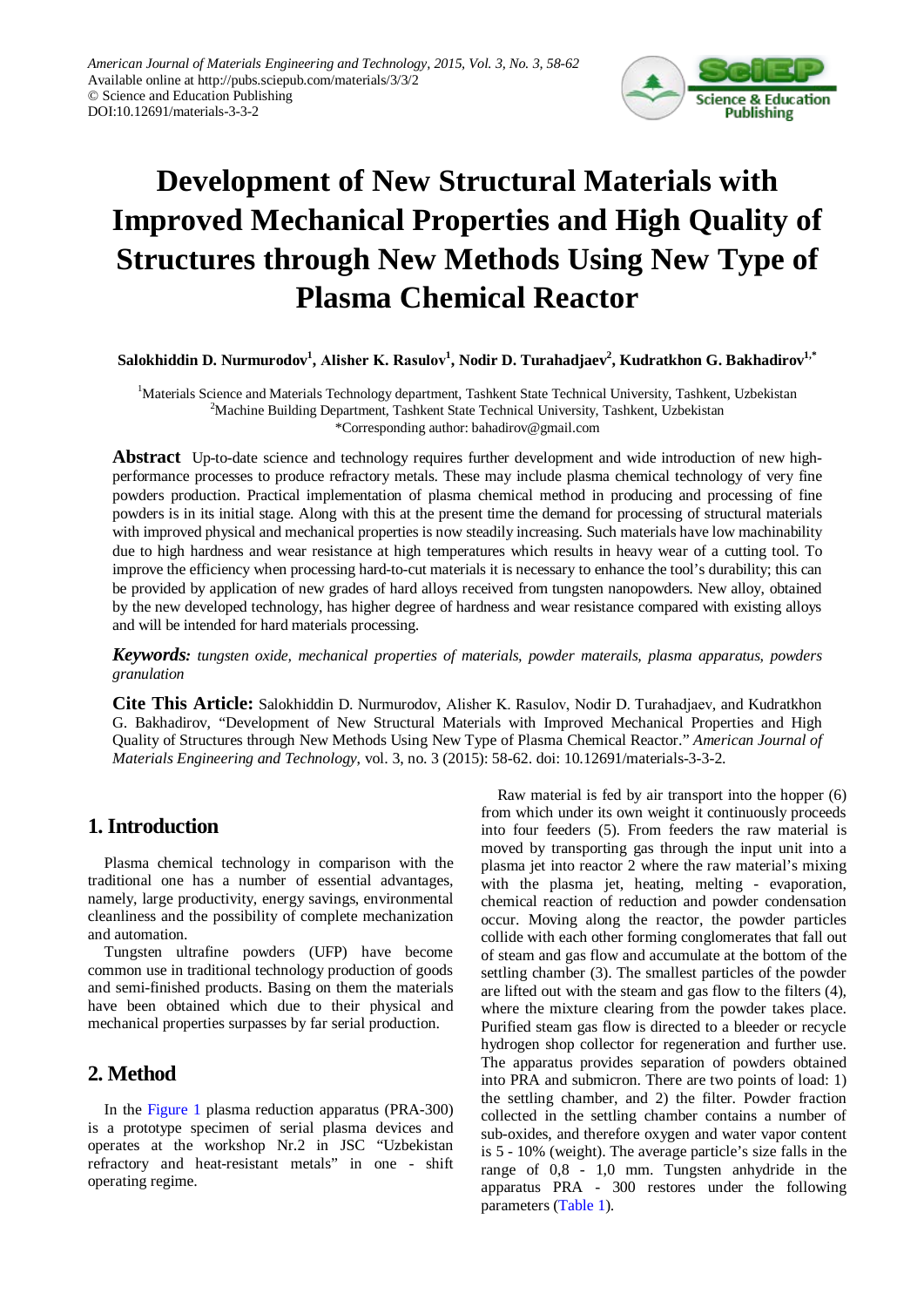<span id="page-1-0"></span>

Figure 1. Plasma reduction apparatus (PRA - 300): 1 - plasma generator; 2 - reactor - 1 p; 3 - settling chamber, 4 - filters block, 5 - powder feeders; 6 hopper for raw material; 7 and  $7<sup>1</sup>$  - receiving hopper, consisting of a container and bogey; 10 - auger

<span id="page-1-1"></span>

| N <sub>2</sub>  | Parameter Name                                                                                                        | Rate                                               |
|-----------------|-----------------------------------------------------------------------------------------------------------------------|----------------------------------------------------|
| $\mathbf{1}$    | Arc current, kA                                                                                                       | from $0.45$ to $0.55$                              |
| 2               | Arc voltage, V                                                                                                        | from $380$ to $410$                                |
| 3               | Consumption of hydrogen through the plasma jet, $m^3/h$                                                               | from $60$ to $70$                                  |
| $\overline{4}$  | Consumption of hydrogen for tungsten anhydride transportation, $m^3/h$                                                | from $2$ to $4$                                    |
| 5               | Water rate for the plasma jet, $m^3/h$                                                                                | from $2.15$ to $3.6$                               |
| 6               | Water pressure in the high pressure header, Pa $kgc/cm2$                                                              | $8.73x10^5 - 11.77x10^5$<br>$9-12$                 |
| $7\phantom{.0}$ | The temperature difference of softened water at the inlet and outlet of the plasma jet, $^{\circ}C$ , not more        | 20                                                 |
| 8               | Gas pressure in the unit, Pa, not more than<br>$\text{kgc}/c^2$ , not more                                            | $0.98x10^{4}$<br>0.1                               |
| 9               | Softened water pressure at the inlet to the water distribution comb, Pa,<br>kgc/cm <sup>2</sup>                       | $78.48x10^4$<br>8                                  |
| 10              | Industrial water pressure in the water pipeline of low pressure, Pa kgc/cm                                            | $16.62 \times 10^4 - 39.24 \times 10^4$<br>$2 - 4$ |
| <sup>11</sup>   | Hydrogen pressure in the gas pipeline at the inlet to the gas distributing comb, Pa., no less<br>$kgc/cm2$ , not less | $3.9x10^{4}$<br>0.4                                |
| 12              | Softened water pressure at the outlet from plasma jet, Pa, not less,<br>$kgc/cm2$ , no less                           | $(-1.76)x10^{4}$<br>$(-1.18)$                      |

| Table 1. Tungsten anhydride recovery parameters |
|-------------------------------------------------|
|-------------------------------------------------|

The powders obtained have found application in the following types of products:

• powders brand 1.9 - 2.2 for ceramic metallization;

• tungsten powder brands PVV, PVO, PV1, PVPV and others for the production of technical tungsten powders.

The new type of plasma chemical reactor for hydrogen reduction of tungsten and molybdenum oxides has a distinctive feature of energy supply to the reaction zone. The energy is introduced not only in the form of plasma jet, but also as an additional stream, heated to a high temperature gas entering the reaction zone through the porous, permeable wall, heated by an electrical air heater.

The new type of plasma chemical reactor has been created, based on the following considerations. The process of plasma chemical reduction in the standard reactor, where d/D is equal to 1/10, is divided during no more than 0.03 seconds, and the plasma flow at free discharge in a large volume quickly loses thermal energy store, therefore some part of the powder that gets into the peripheral area of the jet remains underreduced. Thus, it is necessary to extend stay time of tungsten oxides particles in the hot area.

The constructive scheme of plasma chemical reactor is shown in [Figure 2.](#page-2-0) Plasma jet with diameter of 30-40 mm is crimped by porous molybdenum tube with inner diameter of 40-50 mm, which is located coaxially in the porous tube made of stainless steel. Between the porous tubes there is a molybdenum heater for heating the flowing gas.

The above described construction is placed into a sealed case, where additional hydrogen is blasted, when heated between the porous tubes, crimps the plasma jet.

Technological researches of the new reactor were conducted on the strengthened plasma laboratory apparatus. Plasma capacity was kept within the range of 45-55 W, calorifer capacity was 16-18 kW, hydrogen consumption through the plasma generator was  $20 \text{ m}^3/\text{h}$ , through the heater was from 40 to 60  $\text{m}^3$ /h. Consumption of tungsten oxide was 6-10 kg/h. Hydrogen temperature heated by the calorifer was 1500 -1600  $C^0$ . Thus, the total capacity is not more than 75 kW, and the total hydrogen consumption is up to 80 m<sup>3</sup>/h, while plasma jet capacity under the traditional scheme is 100 kW at a flow rate of hydrogen  $75 \text{ m}^3/\text{h}$ .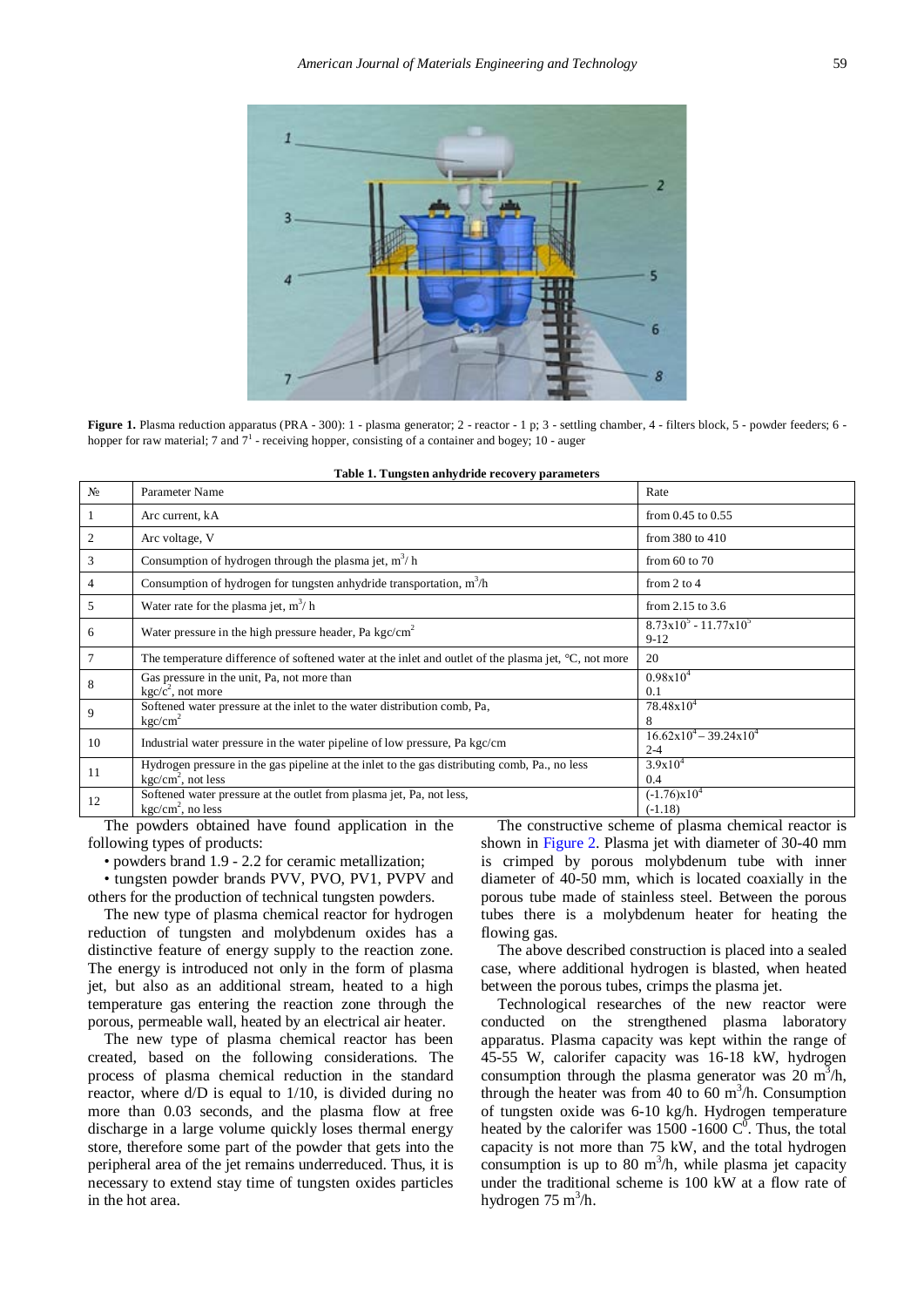<span id="page-2-0"></span>

**Figure 2.** Plasma chemical reactor with a high degree of raw material processing**:** 1 - porous molybdenum cylinder, 2 – porous stainless steel cylinder; 3 - plasmatron A-26 (PG-2, I); 4 - case.

## **3. Results and Discussions**

The study of the obtained powders showed that the average grain size is 0.07 - 0.09 microns with the content of oxygen and moisture vapor 1.5% wt [\(Table 2\)](#page-2-1).

| Table 2. The grain size and the mass fraction of oxygen in powders obtained in plasma-chemical reactor. |                                                                                                                |  |
|---------------------------------------------------------------------------------------------------------|----------------------------------------------------------------------------------------------------------------|--|
|                                                                                                         | - Contract Andreas Andreas Andreas Andreas Andreas Andreas Andreas Andreas Andreas Andreas Andreas Andreas And |  |

<span id="page-2-1"></span>

| $N_2/N_2$ | Extraction point                   | The grain size due to Fischer, micron | Mass fraction of oxygen and moisture vapor,% |
|-----------|------------------------------------|---------------------------------------|----------------------------------------------|
|           | W plasma from the filter           | 0.08                                  | 1.5                                          |
|           | W plasma from the filter           | 0.09                                  | 1.5                                          |
|           | W plasma from the settling chamber | 0.09                                  | 1.5                                          |
|           | W plasma from the filter           | 0.07                                  | 1.4                                          |

X-ray phase analysis showed the presence of  $\beta$ tungsten up to 50%, I - Tungsten up to 35%, and the rest is tungsten oxide without amorphous phases.

In the process of powders production in the new reactor in the settling chamber under the reactor practically no powder was found; it testifies that the entire obtained tungsten oxide was reduced and UFP tungsten entered the filters.

Thus, proceeding from the analysis of technological tests of the new plasma chemical reactor one can come to the following conclusions:

• raw material processing degree increases up to 95%;

• significantly smaller and more active UFP has been received;

• the actual number of amorphous tungsten in the powders produced has been revealed;

• process control is increasing, including the dispersion of the powder;

• uniformity of grain size is increasing;

• coefficient of reduction process activity is increasing.

The process of tungsten anhydride reduction in the plasma chemical reactor occurs in the plasma jet of hydrogen due to the reactions:

 $WO_3 + H_2 = WO_{2.90} + H_2O$  $WO_{2.90} + H_2 = WO_{2.72} + H_2O$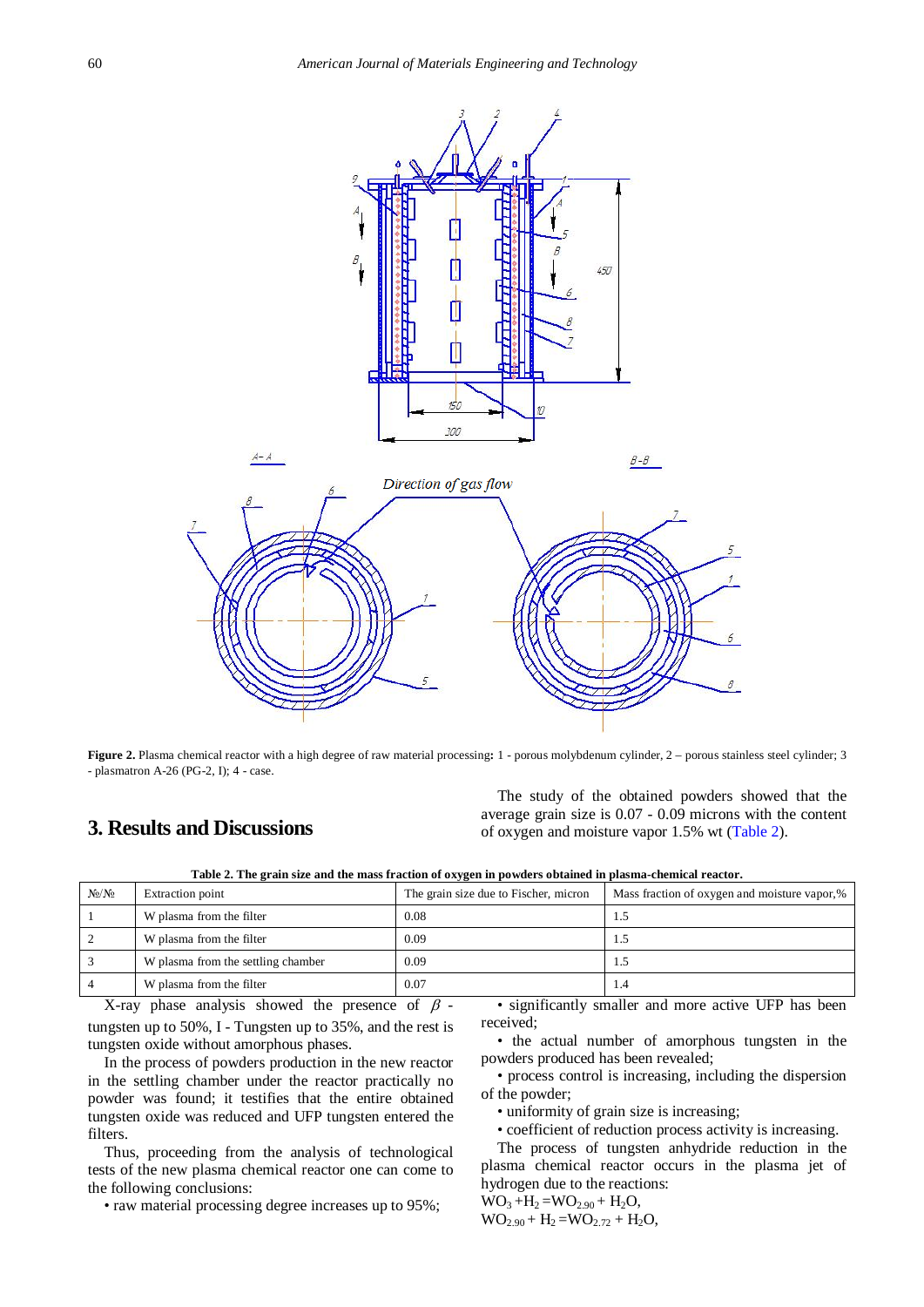$WO_{2.72}+H_2=WO_2 + H_2O$  $WO_2+H_2=W+H_2O$ ,

The apparatus has two points of powder discharge [\(Figure 1\)](#page-1-0): settling chamber; filter with the powder accumulation in the settling chamber and filter it is discharged into the intake reservoirs. Depending on the variety of raw material and places of discharge one can obtain:

- plasma reduction powder - unannealed (from the filter);

- plasma reduction powder - unannealed powder (from the settling chamber);

Unannealed plasma reduction powder from the filter of black colour.

Unannealed plasma reduction powder from the settling chamber of gray-black colour.

The powder should not have cakes and balls.

Dispersity of the powder is characterized by an average particle size and must be not more than 0,4 microns. The powder mass loss at hydrogen calcinations is not more than 3%.

Before-reduced plasma powder has the following characteristics:

- oxygen content is 0.5%;

- average grain size is 0,2-0,4 micron.

Tungsten plasma powders are designed for the production of tungsten powders of various grades to improve the quality of products, to intensify the sintering process, fine-grained carbides and hard alloys.

The application of tungsten UFP obtained as an alloying component of many high-temperature and heatresistant materials and the products received from them allowed to improve the quality of these products, to reduce the sintering temperature and lower energy consumption during the operation "Welding."

The study used plasma powders of tungsten, selected from the filter of the industrial apparatus PRA-300. Plasma tungsten powders specification is given i[n Table 3.](#page-3-0)

<span id="page-3-0"></span>

| Powder   |  | Oxygen<br>content in % | Bulk density,<br>$g/cm^3$ | Specific surface<br>area, $m^2/g$ , |
|----------|--|------------------------|---------------------------|-------------------------------------|
| Tungsten |  | 2.0                    | 0.70                      | 4.0                                 |
|          |  | 2.4                    | 0.82                      | 5.8                                 |
|          |  | 3.0                    | 0.90                      | 8.0                                 |
|          |  |                        |                           | the state of the state of the state |

**Table 3. Plasma tungsten powders specification** 

The oxygen content was calculated using the weight method, annealing powder in hydrogen stream at  $900^{\circ}$ C.

Weight by volume was determined using volumeter and the specific surface was determined by the argon thermal desorption method.

Powders granulation was done in the system of "drunken barrel". Pressing of industrial samples was done on the presses of P474A, P807 brands. Testing regimes of extraction, sintering, welding was carried out on the industrial equipment of shop 2 (PRA-300, CEP-214, CTN-1, 6).

Powders were used in the experiment that included the gases under mass-spectrometry data:  $\overline{O}_2$ ,  $\overline{H}^2$ ,  $W_2$ ,  $H_2O$ ,  $CO$ ,  $CO_2$ .

**Compact half-finished products preparing**. The experiment was carried out using initial tungsten fine powders with introduction of a plasticizer (alcohol, glycerol, 1:1) into their composition. Mixing of powders with a plasticizer and at the same time their granulation was done out on vibromixer.

Formation of finely dispersed powders is associated with sharp increase in resistance to the punch, due to friction along the walls. Therefore, to obtain rods without compacting crack at pressing is practically impossible. Using methods of impact compaction does not give positive results too. The value of bulk density is shown in [Table 4.](#page-3-1)

| Table |  |
|-------|--|
|       |  |

<span id="page-3-1"></span>

| .                       |             |             |             |          |
|-------------------------|-------------|-------------|-------------|----------|
| Powder                  | Ultrafine   |             | Standard    |          |
|                         | initial     | Sifted      | granulated  | sifted   |
| Bulk density W, $g/cm3$ | $0.7 - 0.9$ | $1.4 - 1.8$ | $2.0 - 2.2$ | 3.4-3.65 |

Quality rods are obtained from granular tungsten powders, the compaction process of which can be represented as follows: in the initial period of pressing the compaction occurs due to the movement of granules associated with the destruction of bridges and arches formed at the free fill of powder. This results in an increase in stress at the particles contact places, which in turn causes irreversible elastic deformation and brittle fracture of grains. Further compaction occurs under the usual scheme by filling the voids by the particles formed by the destruction of the granules.

Compacts with uniform density are obtained by hydrostatic pressing of powders in elastic shells due to the development of plastic deformation by brittle solids under all-round compression.

**Specific features of formation and sintering of ultrafine tungsten powders**. Recrystallized mechanism of sintering, based on the formation of the nonequilibrium vacancies excess concentration at recrystallization, can be resulted in considerable activation of self-diffusive processes. Shrinkage in the initial period of sintering occurs under two mechanisms of mass transfer: particles grain boundary sliding and diffuse - viscous flow (liquidlike coalescence).

Shrinkage in this case will depend on the initial porosity of compacts; at that the largest one will not necessarily be observed in the compacts with minimal porosity. Obtained data show that the most favorable values of pressing efforts for ultrafine tungsten powders are in the range 100-200 MPa.

**Production of rods from ultrafine tungsten powders.** 5% of plasticizer was added into superfine tungsten powder; powder granulation was carried out for an hour. Granulated powder was pressed into rods by section 12x12x500 at effort of 200 MPa. The density of compacts was  $10.2$  g/cm<sup>3</sup>. The rods have been sintered in a furnace TSEP214 at 1373 ° K for two hours. Rods' welding was carried out under the existing technology at various welding currents. Standard density can already be obtained at a welding current equal to 2.6 kA. The results of the welding rods from ultrafine tungsten powders are shown in [Table 5.](#page-3-2)

<span id="page-3-2"></span>

| Table 5. |                                             |      |  |  |
|----------|---------------------------------------------|------|--|--|
| Wn/n     | Welding current, $kA$ Rods density, $g/cm3$ |      |  |  |
|          | 2.2                                         | 17.0 |  |  |
|          | 2.4                                         | 17.8 |  |  |
|          | 2.6                                         | 17.9 |  |  |
|          | 2.8                                         | 18.0 |  |  |
|          | 3.0                                         | 18.2 |  |  |